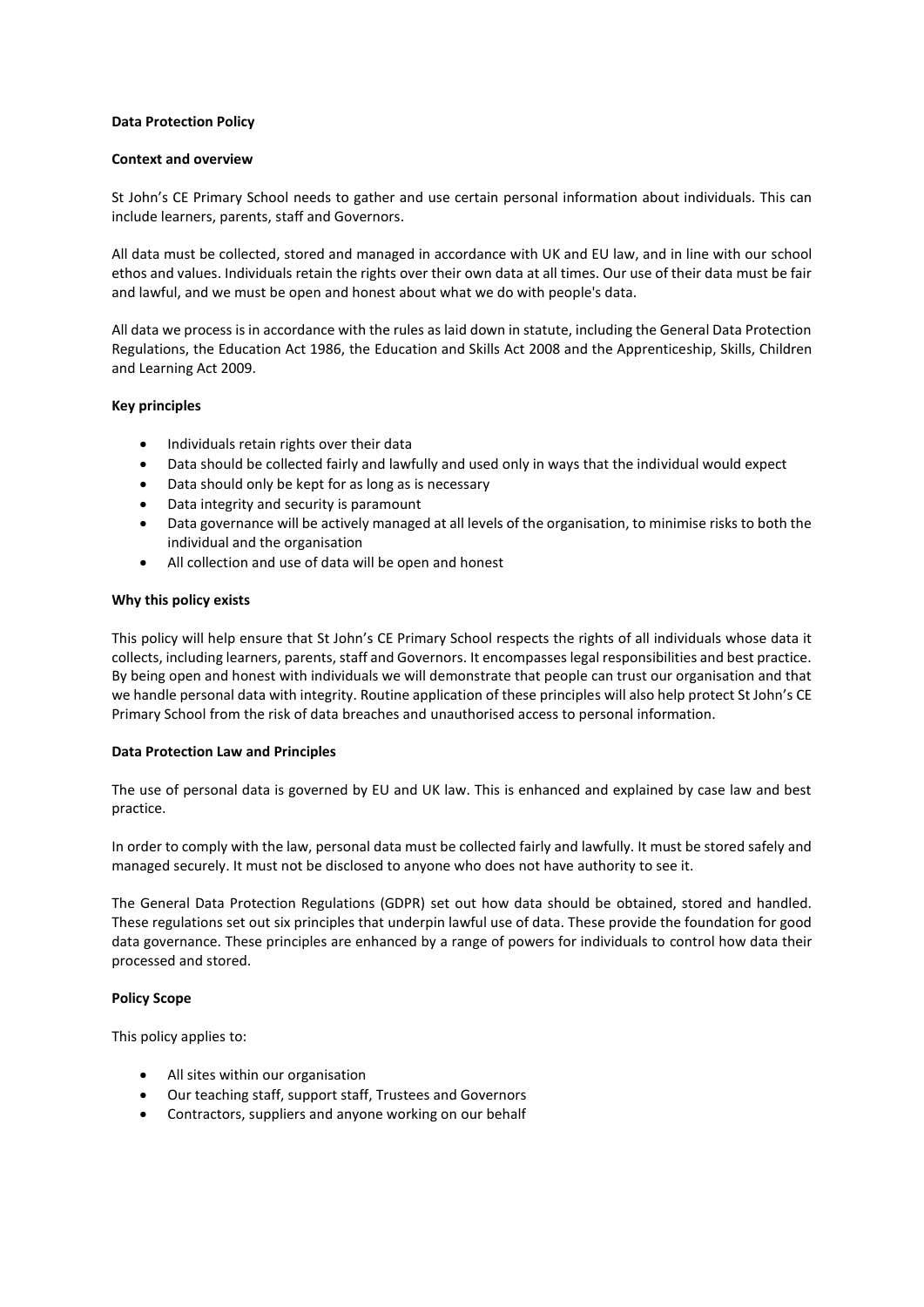## **Responsibilities under this policy**

Everyone who works with or for St John's CE Primary School has some responsibility for ensuring that data is handled safely, securely and appropriately.

There are key roles within the organisation that carry specific responsibilities.

The Board of Governors are the strategic lead body for the school. They will bear ultimate responsibility for ensuring that all our legal obligations are met. They will be accountable for any failure to abide by the correct regulations and for any impact that they may have on our learning community and our reputation within the local area.

The Head Teacher and Senior Leadership Team are the operational lead body for the school. They must ensure that all relevant policies and procedures are in place, and that practice follows the policy across all teams and school areas. They will liaise with the Data Protection Officer in the event of any data governance issues that require attention, and will have overall responsibility for setting an appropriate tome of respect for personal data within the school.

The Data Protection Officer, or Data Protection Lead, has a key role to play in providing expert advice and guidance to the Board and the Senior Leadership Team. It is their responsibility to update senior management and the Board about Data Protection issues, and update policies and procedures in accordance with an agreed schedule and following legislative and best practice updates. They will oversee training and guidance for all staff, and be responsible for liaison with 3rd party suppliers, contractors and partners if they handle personal data. They will also oversee and Subject Access Requests, and handle the response to any data breaches, including being the point of contact for the public and notifying the ICO where necessary.

The IT Manager is responsible for ensuring the physical and virtual integrity of IT data storage services, systems and equipment. They will ensure all IT security meets acceptable professional standards, appropriate to the needs of the organisation, and that access to all electronic systems, databases or files is managed in accordance with the relevant polices. They will liaise with any 3rd party used for processing data, such as an HR / payroll supplier or cloud computing provider, to ensure appropriate levels of protection for all personal data. They have responsibility for making sure that customer-facing applications such as websites or online forms comply with relevant regulations including cookie policies and privacy notices. They will also oversee the life-cycle of data, software and hardware, ensuring that the processes for deleting or encrypting files in accordance with Retention Policies function effectively.

#### **What is personal data?**

Personal data is information about a person - anything that would allow someone to identify a living individual. Processing that data means obtaining, using, and transferring data, and storing it in any system that allows it to be found again, such as a computer database or filing system.

#### **Our Privacy Notice**

St John's CE Primary School will take all reasonable steps to ensure that individuals are aware their data is being processed. This will include telling individuals what is being used, how it is being used, how long it will be kept for, and how they can exercise their rights in respect of that data.

Our Privacy Notice sets out how we collect data, what data we collect, the lawful basis for that, and how long we retain it. It includes information on who we share data with and the lawful basis for such sharing. It also sets out how people can request copies of data we hold about them. The Notice will be included in any marketing or information literature the company produces. It will also be available on request, and on the organisation's website.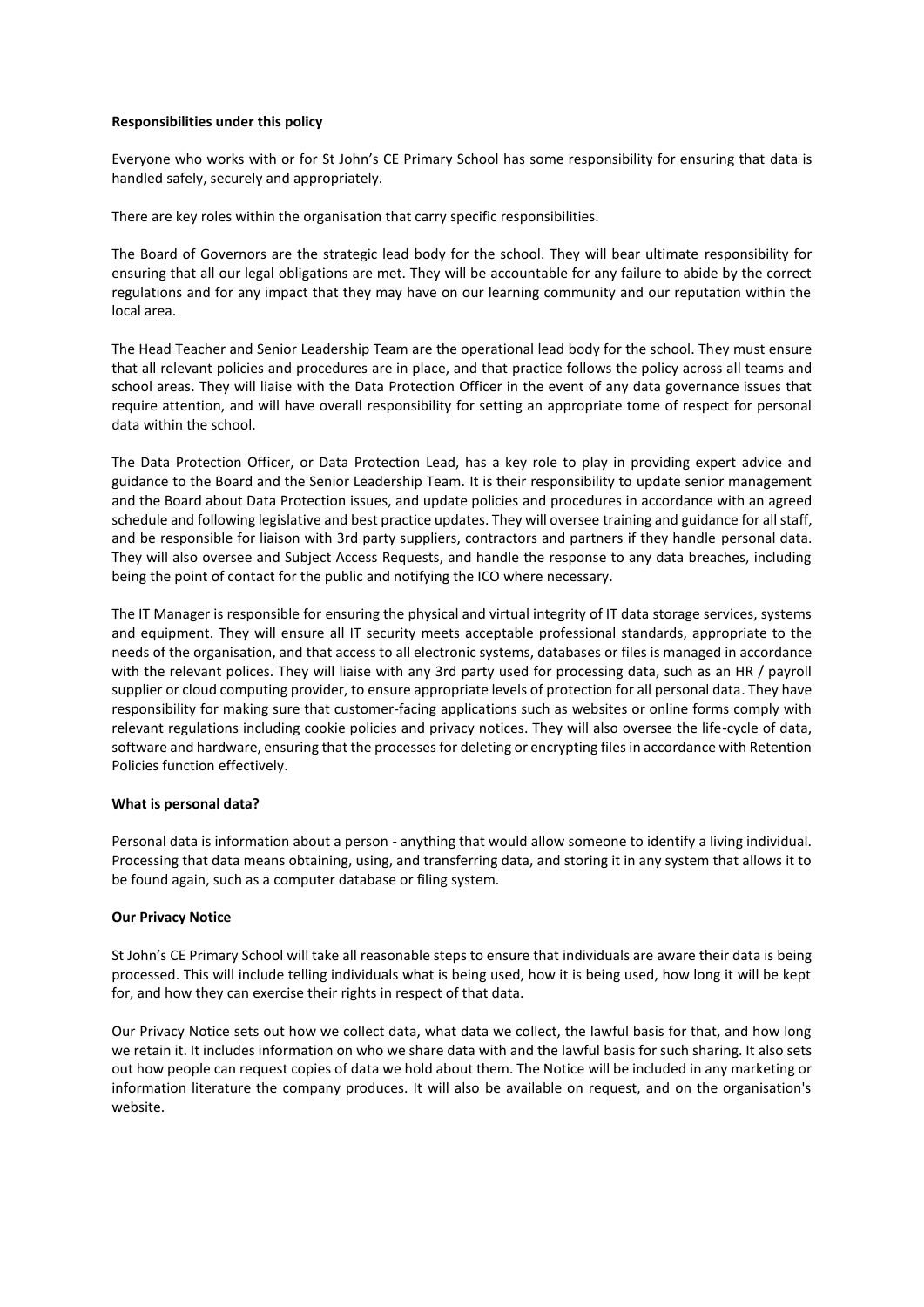# **Keeping personal data secure**

Once personal data has been lawfully and fairly collected and processed, it must be safely stored, kept up to date, and safely accessed. Storing data in a way that complies with the regulations is a mix of common sense, clear processes and application of strong IT solutions.

The only people who will have access to personal data at St John's CE Primary School are those who need it for their work. Our IT systems and file storage will have granular levels of permission, and we will ensure that people only see personal data if required for operational reasons and for the benefit of teaching and learning.

Strong passwords must be used to access electronic resources and IT systems. These should never be shared with other people, or written down. St John's CE Primary School will set an appropriate password policy and require passwords to be changed on an annual basis.

Personal data must only be disclosed to those who are authorised to see it, both within and outside the organisation. If there is any doubt about the identity the person requesting access to information, or doubt as to whether they should be allowed to see it, do not disclose information.

Data will only be shared with those people who are authorised to see it. This will be in line with our legal obligations and with the lawful and legitimate requirements of the business. Our Privacy Notice explains who we might share data with, the lawful basis for that, and the circumstances in which you can object to data being shared.

Full training for all staff will be available. This will help them understand their responsibilities under data protection legislation. Staff should ask their line manager or the Data Protection Officer for guidance if they are unsure about any aspect of data protection.

## **Data use and transfer**

Data must only be used for the purpose it was first obtained. Personal data should not be shared informally, either internally or externally to the organisation.

Staff should follow simple checks when transferring data outside the organisation via post or email, to ensure that personal data goes to the correct recipient. St John's CE Primary School will use a simple checklist when sending personal data by post, to add an extra layer of security and checking to our data transfers.

Extra care must be taken when sharing data via email. This might include encryption or use of a secure email client.

Data should not be stored on personal IT devices. In particular staff must not email school documents to their personal email addresses. If data needs to be transferred outside of the secure school environment, staff should use their school email account or a secure cloud storage solution provided by the ICT department.

#### **Marketing and Promotion**

St John's CE Primary School does carry out marketing and promotion.

When requesting school visits or brochures, or signing up for more information at Open Days, we will let all prospective parents know how their data will be stored, how often we might contact them, and give them the opportunity to decline to be contacted in the future.

We will ensure that anyone receiving marketing or promotion communications from us has given positive consent to receiving those communications, in the format that we send them out.

All our marketing and promotion communications will include a simple process for being removed from future communications.